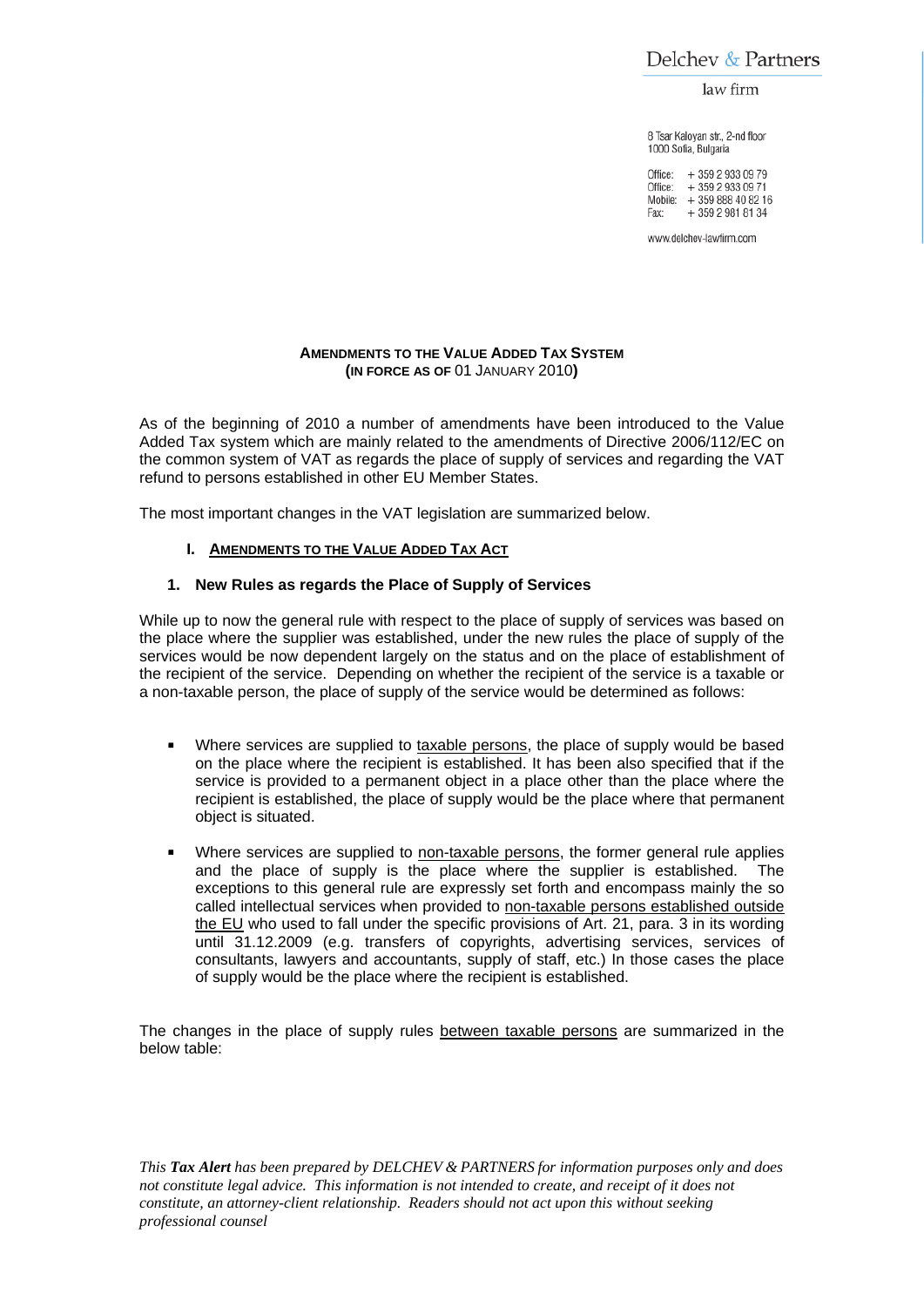law firm



*This Tax Alert has been prepared by DELCHEV & PARTNERS for information purposes only and does not constitute legal advice. This information is not intended to create, and receipt of it does not constitute, an attorney-client relationship. Readers should not act upon this without seeking professional counsel*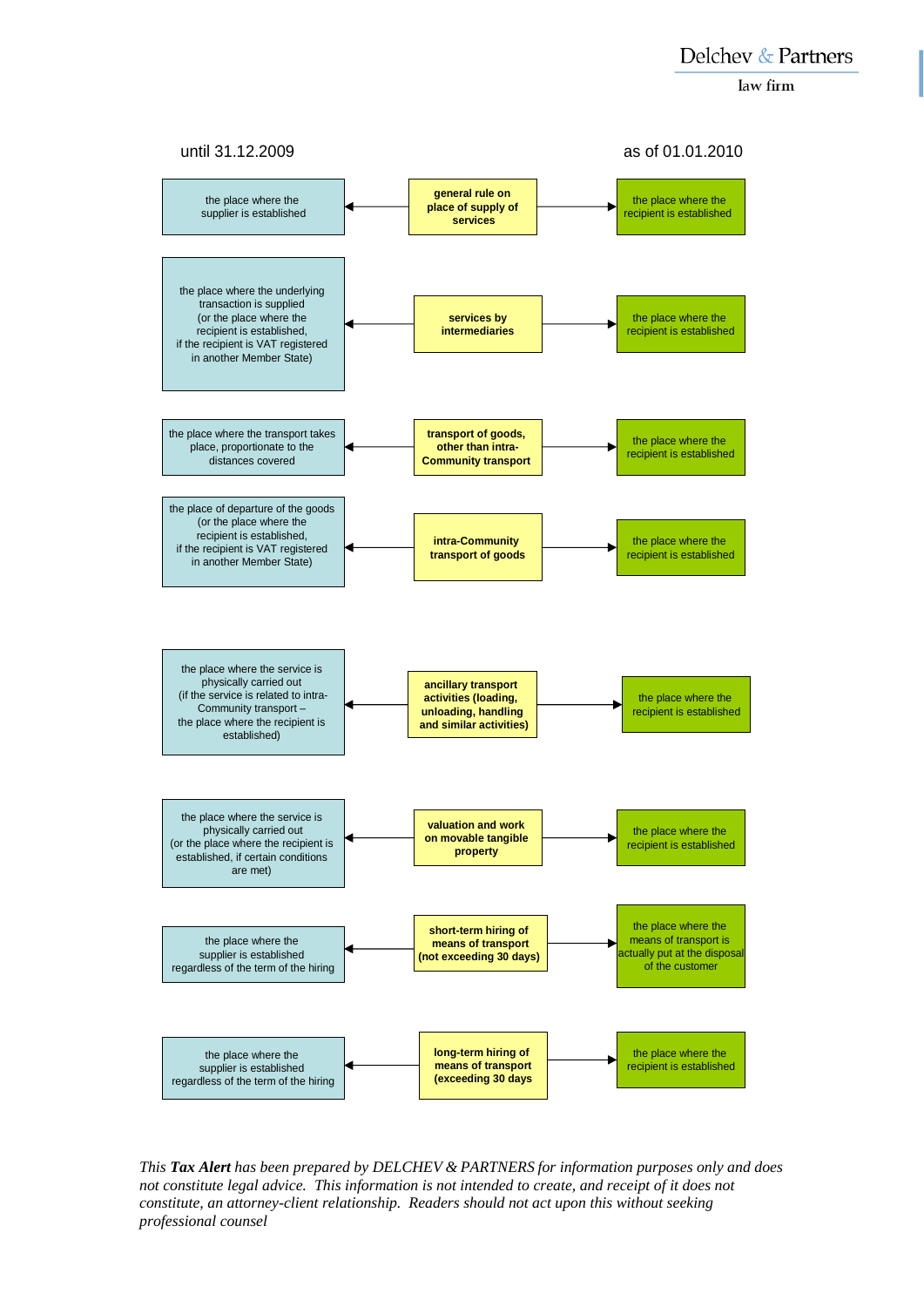The specific place of supply rules are maintained for the following services:

- services connected to immovable property– the place where the immovable property is located;
- cultural, artistic, sporting, scientific, educational, entertainment and similar services – the place where the service is physically carried out.

In relation to the changes in the place of supply of services rules, there are also amendments to the provisions on the persons liable to payment of VAT. The VAT shall be generally payable by the recipient of the service where the supplier is not established in Bulgaria and the service is supplied in Bulgaria and is taxable. As a result, the reverse-charge mechanism becomes the main mechanism for accounting for the due VAT.

# **2. Longer Time Limits for Input VAT Deduction**

As of 1 January 2010 the time limits for enjoying the right to deduct the input VAT is lengthened from three to twelve months. The longer period is also applicable for right to VAT deduction which occurred up to 1 January 2010 but has not been enjoyed up to that date and with regards to which the three tax periods following the period during which the right occurred have not lapsed.

## **3. Shorter Time Limits for VAT Refund**

By virtue of the amendments shorter time limits for VAT refunds are introduced – the VAT subject to refund could be carried forward within the subsequent two, instead of formerly three, periods. The two-month carry-forward is applicable for VAT which became subject to refund in a tax period following 1 January 2010. The remainder for effective refund which could not be deducted should be refunded within 30 days from the date of filing of the last VAT return compared to the former 45-day term.

When the person has carried out during the last 12 months before the current month zerorated taxable supplies which form more than 30% of all taxable supplies made by the person, the VAT is subject to immediate refund within 30 days following the submission of the VAT return and is not subject to carry-forward, as previously.

In case the VAT subject to refund is not refunded unreasonably or under repealed grounds (e.g. when a tax assessment act is repealed), the VAT should be refunded to the taxable persons together with the statutory interest, calculated from the date when the tax should have been refunded until the final refund regardless of the fact that in case of a tax audit the time limits for VAT refund are the deadline for the tax assessment act issue. This means that the interest shall be due as of the lapse of the 30-day term for refund and not from the date of the tax assessment act, as before.

# **4. New VAT Registration Obligations**

With a view to the changes in the services place of supply rules a new obligatory VAT registration is introduced. Taxable persons who receive services with a place of supply in Bulgaria and who are liable to account for the VAT under the reverse-charge mechanism, are obliged to register for VAT purposes regardless of their turnover.

Taxable persons who are established for VAT purposes in Bulgaria and who supply services with a place of supply in another EU Member State are also liable to VAT registration.

The foreign persons who are established for VAT purposes in another EU Member State or in a third country which Bulgaria has mutual assistance arrangements with, are no longer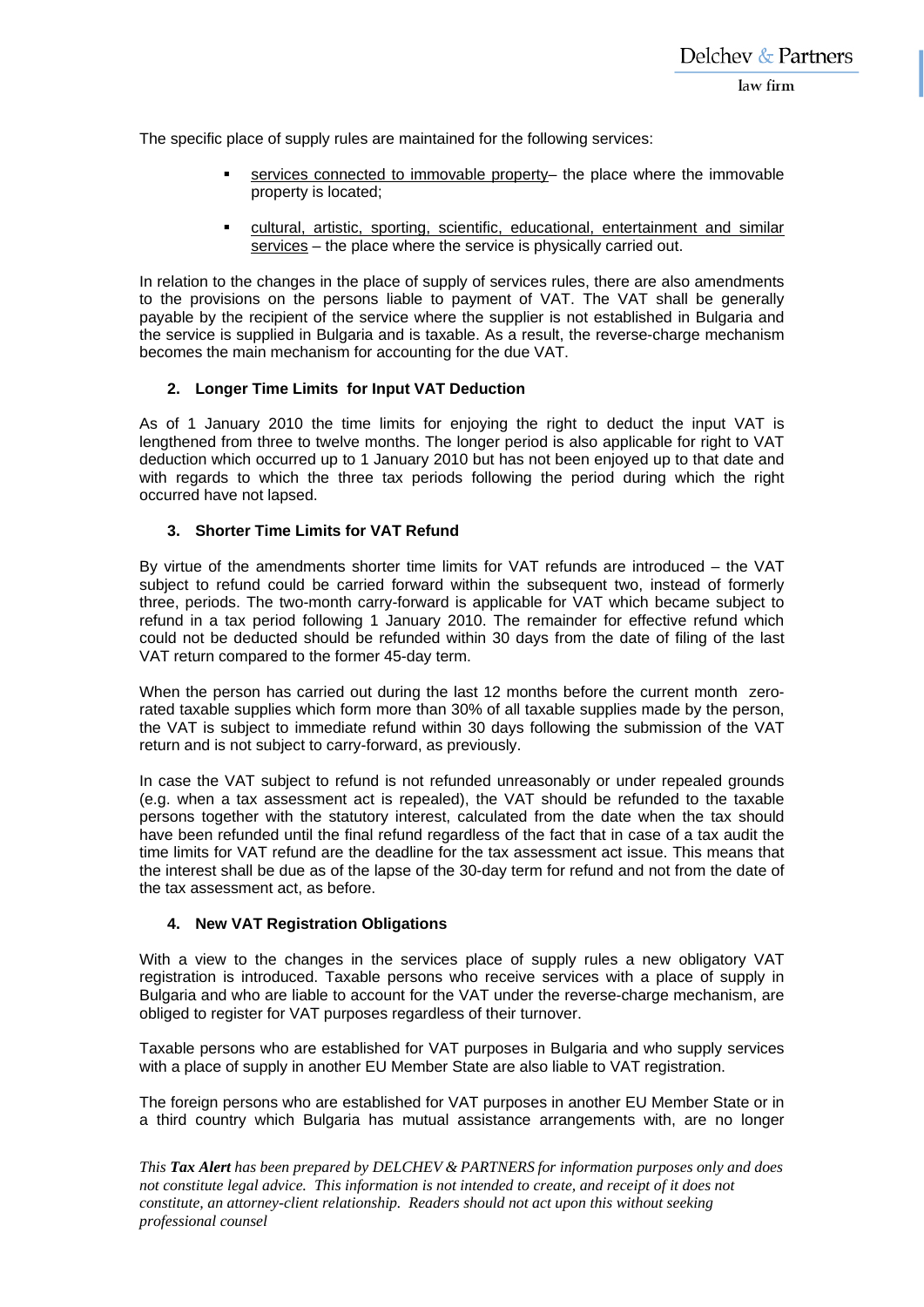obliged to register for VAT purposes via a VAT agent and could register under the regular proceedings. The foreign persons could still voluntary opt for a VAT registration through a VAT agent.

## **5. Obligation to Declare an E-mail Address**

All VAT registered persons are obliged to declare an e-mail address for correspondence with the National Revenue Agency provided that they have not already declared one before the Registry Agency. The deadline for declaring the address is 1 April 2010. If the deadline is not met, the VAT registration of the person could be terminated by the revenue authorities.

## **6. Invoicing Requirements**

As of the entry into force of the VAT Act amendments it is no longer necessary to indicate the name of the person who drafted the invoice in the latter.

#### **II. AMENDMENTS IN VAT REFUND PROCEDURE REGARDING PERSONS ESTABLISHED IN ANOTHER EU MEMBER STATE**

As of 1 January 2010 the VAT refunds to persons established in another EU Member State are carried out under the provisions of the new Regulation No. N-9 of 16.12.2009 which revokes Regulation No. R-11of 2006. The new Regulation shall apply for VAT refund applications filed after 01.01.2010.

The new VAT refund rules are summarized in the below table:

#### **Procedure under the revoked Regulation No. N-11 of 2006**

The application form is filed on paper in Bulgarian language to the Member State of refund.

Original invoices under which VAT refund is requested should be enclosed to the application.

The application is submitted by 30 June of the following year.

If the refund relates to a refund period of three months, VAT for refund may not be less than BGN 400.

If the refund relates to a refund period of one calendar year, VAT for refund may not be less than BGN 50.

VAT is refunded within 6 months of receipt of the application.

## **Procedure under Regulation No. N-9 of 16.12.2009**

An electronic application is filed via the electronic portal of the Member State in which the applicant is established in Bulgarian or in English language.

No copies of the invoices should be enclosed to the application. The invoices could be additionally requested.

The application is submitted by 30 September of the following year.

If the refund relates to a refund period of three months, VAT for refund may not be less than BGN 800.

If the refund relates to a refund period of one calendar year, VAT for refund may not be less than BGN 100.

Notification of the Member State of refund decision to approve or refuse the application should be sent by electronic means within 4 months of its receipt. The VAT should be paid within 10 working days of the expiry of the 4-month deadline.